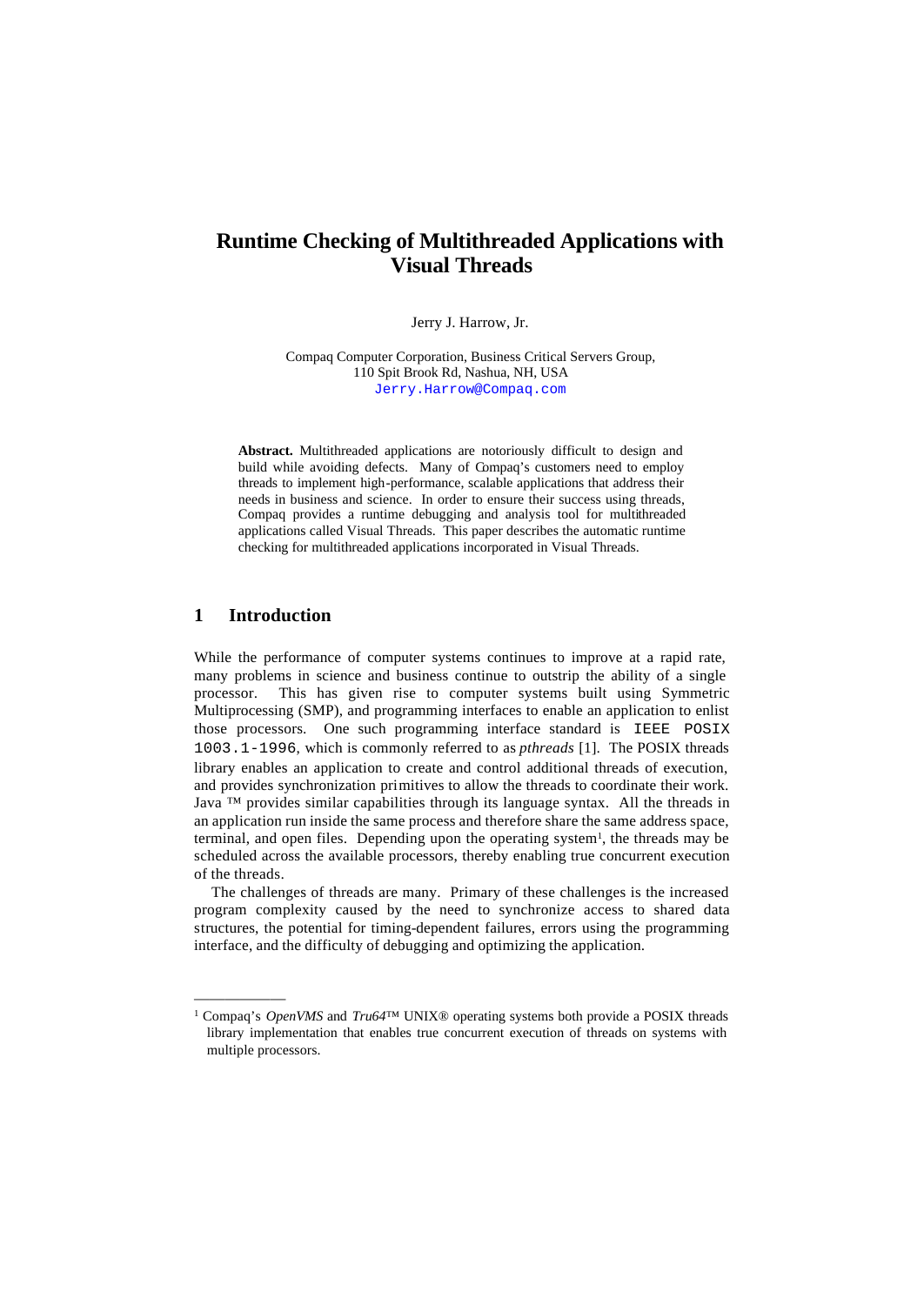# **2 Development of Visual Threads**

The genesis of Visual Threads was the observation that many of the problems reported by our customers in their multithreaded applications were in fact programming errors on their part. The vision of the development manager for the threads group was that if we could help customers find these problems, it would greatly improve customer satisfaction, and reduce support costs. The goal of Visual Threads therefore became: *To help Compaq's customers succeed with threads*.

With almost no other competitive tools available in the industry, the development team brainstormed to build a list of all common thread-related programming errors that an application may experience. This list was then prioritized to reflect the relative usefulness of detecting each error to the programmer. After weighing the benefits of the various types of tools that could be built, the team decided to focus on automatic runtime -based checking. The primary factors influencing this choice are listed below.

- − Can be applied to code already written
- − Provides the most capability without user input
- − Does not require buy-in to a particular design model
- − Programming-language independence
- − Addresses the widest range of errors
- − Works when not all code is available as source code

With the tool paradigm selected, the team started the detailed design of what specific errors this runtime -based checking tool would address. The set of analysis rules were chosen very pragmatically. The team commenced to design and implement the largest set of runtime checking that we could reasonably expect to complete within the time and resource constraints of  $56$  engineers and  $612$  months design and implementation. Additional analysis rules have been added in on-going releases.

# **3 Visual Threads Architecture**

Visual Threads integrates many distinct technologies into a single development tool to hide the underlying complexity, and make it easy to use. The primary components that make up Visual Threads are listed below.

- − Graphical User Interface implemented in Java
- − An optional connection from the user interface to the analysis engine running on a remote server via the Java Remote Method Invocation facility
- − Analysis engine implemented in C++ and accessed via Java native method calls
- − Shared-memory transport between analysis engine and application to be analyzed
- − A binary instrumentation tool to add analysis code into an existing application
- − A POSIX threads implementation that provides data gathering hooks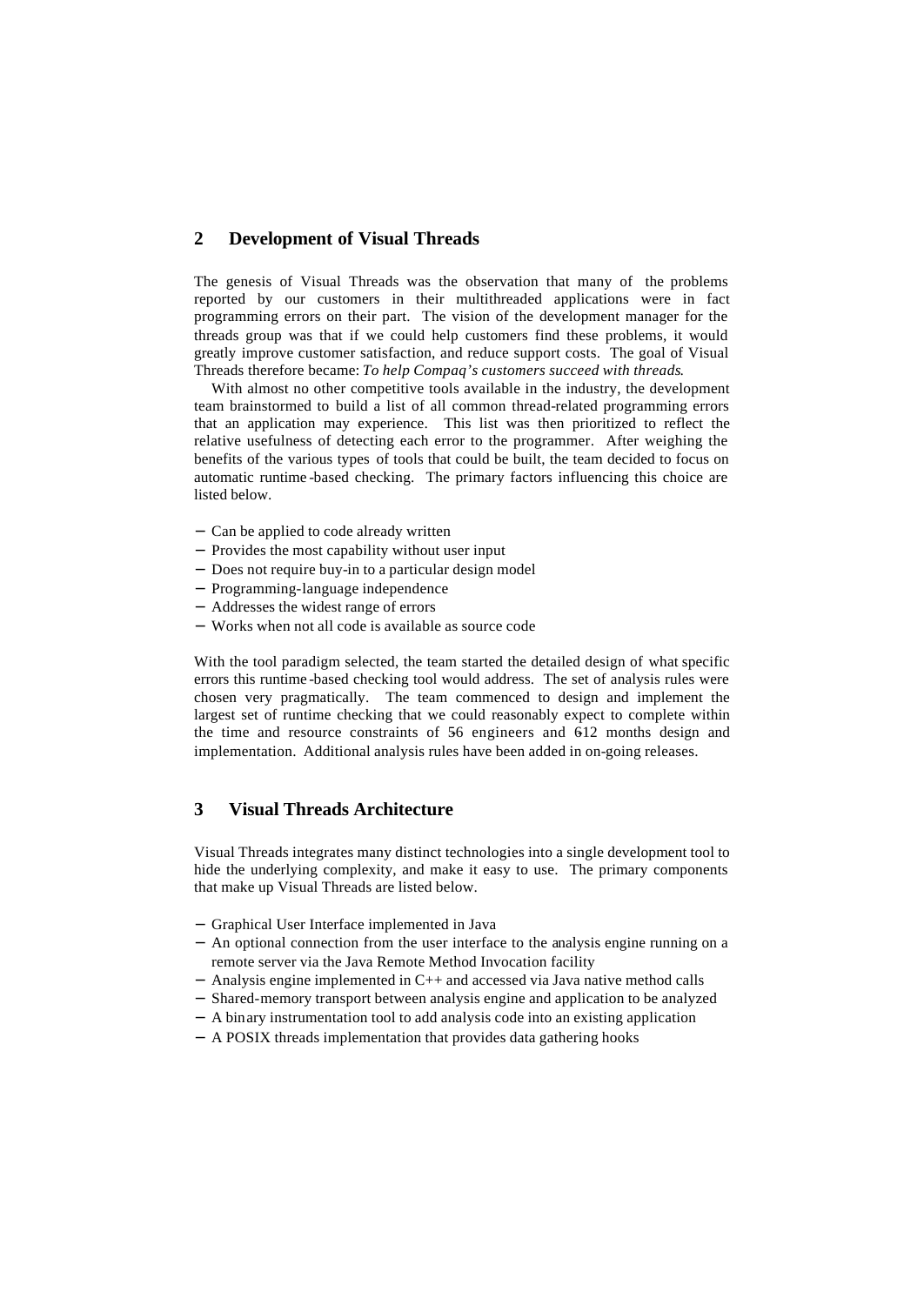These technologies and components are used together to enable a programmer to apply the computation power of today's sophisticated computer systems toward solving their problem of producing robust, scalable, efficient code.



**Fig. 1.** The main window of the Visual Threads user interface provides execution controls, and a summary of thread activity over time. This graph is dynamically drawn in conjunction with the analysis of the application as it executes.

The primary unit of data processed by Visual Threads is the *event*. This data is provided directly from the library that implements the threads programming interface. A significant state change in the threads library results in an event being generated. This event is encoded as a small binary record and transmitted from the application process to Visual Threads via a shared memory ring buffer. Visual Threads uses these events to model the execution of the application via a state machine. The runtime checking is then applied to this state machine and any errors detected are reported via the user interface. In some cases, additional events are generated by other analysis code that Visual Threads injects into the application executable. In particular, the support for detecting race conditions on data shared between multiple threads without synchronization is performed by such injected code. If violations of this rule are detected, events are generated describing the violation.

# **4 Automatic Runtime Checking**

The heart of Visual Threads' runtime checking is a set of rules that are applied to the threads-related activity in the application. The automatic error-detection rules can be classified into the categories of deadlock, data protection, and other programming errors. In addition to the error-detection rules, there are rule templates that allow a programmer to create customized rules to analyze the behavior of their particular application.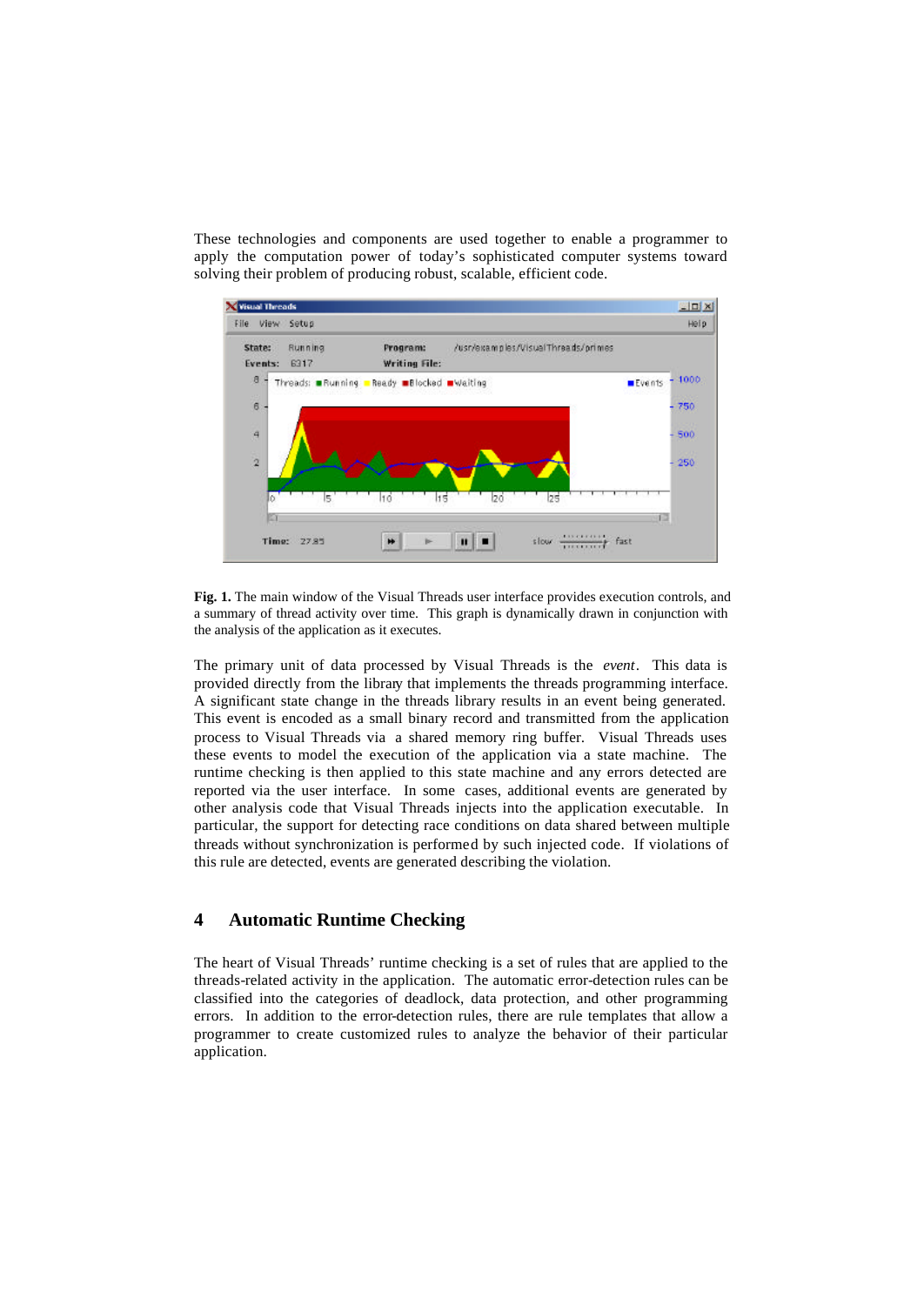| <b>Overview</b>            | Data<br>Protection                                                                                                                   | Deadlock | Programming<br>Errors                                             | Performance   | Events          |             |
|----------------------------|--------------------------------------------------------------------------------------------------------------------------------------|----------|-------------------------------------------------------------------|---------------|-----------------|-------------|
| <b>Rules</b>               |                                                                                                                                      |          |                                                                   |               |                 |             |
| ₩                          | athreads object.                                                                                                                     |          | Datact when a thread terminates without deleting a stade-local    |               | stackObjectLeak | E<br>Modify |
|                            |                                                                                                                                      |          | Detect when a terminated thread is neither joined nor detached.   | A thread leak |                 | COP         |
|                            | <b>R</b> Detect when the stack utilization of a thread exceeds 99%.                                                                  |          |                                                                   | A stackuse    |                 |             |
|                            |                                                                                                                                      |          | Detect failure: error values that represent failures that must be |               | tailure Return  | Delete<br>Ξ |
| Templates for adding rules | Detect failure: error value Kerrno> returned on Ktarget event>,<br>Detect when the stack utilization of a thread exceeds opercent>%. |          |                                                                   | A stacklise   | errorReturn     | 在小小RULL.    |
|                            |                                                                                                                                      |          |                                                                   |               |                 |             |
|                            |                                                                                                                                      |          |                                                                   |               |                 |             |
|                            |                                                                                                                                      |          |                                                                   | Help          |                 |             |

**Fig. 2.** Rules are enabled, disabled, and created via the Rule Setup dialog. The top section lists the currently defined rules in the *Programming Errors* category, if they are enabled, and what action to take when the rule is violated. The bottom section provides templates that can be used to create additional rules.

When a given rule is enabled, Visual Threads evaluates the rule condition relative to the thread events generated by the application. When a rule is violated, Visual Threads responds with a rule action (such as stopping the application or ignoring the violation) and provides the necessary data to help diagnose the error in the application. Consider the following naïve implementation of Dykstra's classic dining philosophers problem [2].

```
#include <pthread.h>
pthread_t philosopher[5];
pthread_mutex_t chopstick[5];
void *dine(void *arg) {
    long left = (long) arg;
    long right = (\text{left} + 1) % 5;
    while (1) {
         pthread_mutex_lock(&chopstick[left]);
         pthread_mutex_lock(&chopstick[right]);
         // Eating...
         pthread_mutex_unlock(&chopstick[left]);
         pthread_mutex_unlock(&chopstick[right]);
         sleep(1);
     }
}
```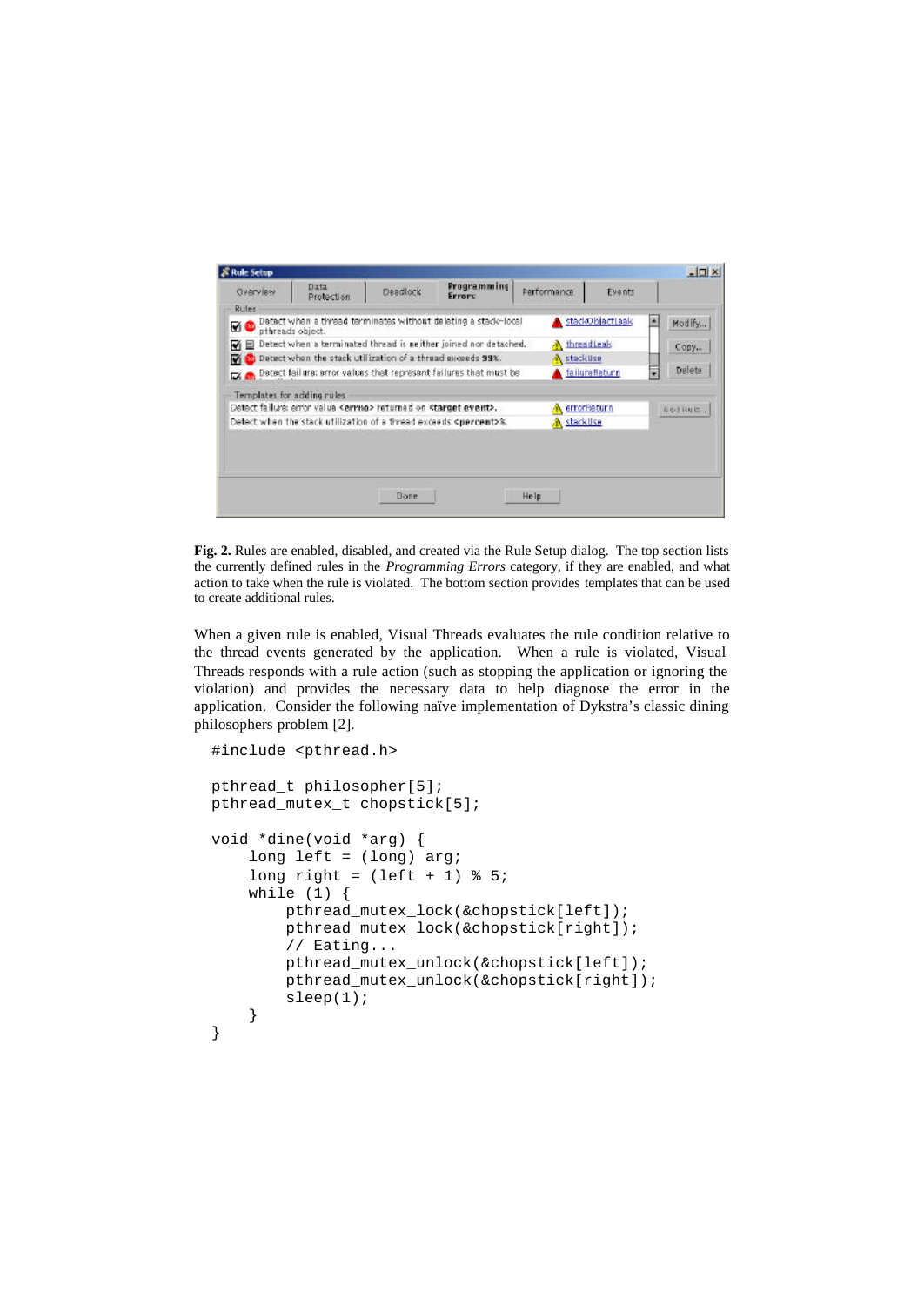```
void main() {
     // Create chopsticks
    for (int c = 0; c < 5; c++)
         pthread_mutex_init(&chopstick[c], NULL);
     // Create philosophers
    for (int p = 0; p < 5; p++)
         pthread_create(&philosopher[p], NULL, 
                         &dine, (void *)p);
    sleep(100);}
```
When executed under Visual Threads, the following alarm is generated.

|                | the previous actions of the program.<br>Nutex chopstick(0) locked before mutex chopstick(1) |              |          |    |
|----------------|---------------------------------------------------------------------------------------------|--------------|----------|----|
| Thread         | Event type                                                                                  | Object       | Function |    |
| philosopher[0] | lacked                                                                                      | chapstick[0] | dine     | \$ |
| philosopher[0] | lacked                                                                                      | chopstick[1] | dine     | Ģ. |
| philosopher[1] | Nutex choostick(1) locked before mutex choostick(2)<br>locked                               | chopstick[1] | dine     | 医  |
| philosopher[1] | locked                                                                                      | chopstick[2] | dine     | 强  |
|                | Nutex chopstick(2) locked before mutex chopstick(3)                                         |              |          |    |

**Fig. 3.** This alarm reports the detection of an inconsistent lock hierarchy during the execution of the program. The white center area of the dialog is dedicated to describing the actions of the program that violate the *inconsistentOrder* rule. Each line in the tables displayed depicts an action in the program, and provides access to more information about each philosopher (thread), chopstick (mutex), the callstack, and the location in the source where the action occurred.

The entire Visual Threads system is targeted for efficient analysis of running programs. Under the default configuration all rules except those dealing with data protection are enabled. Each class of rules are described in the following sections.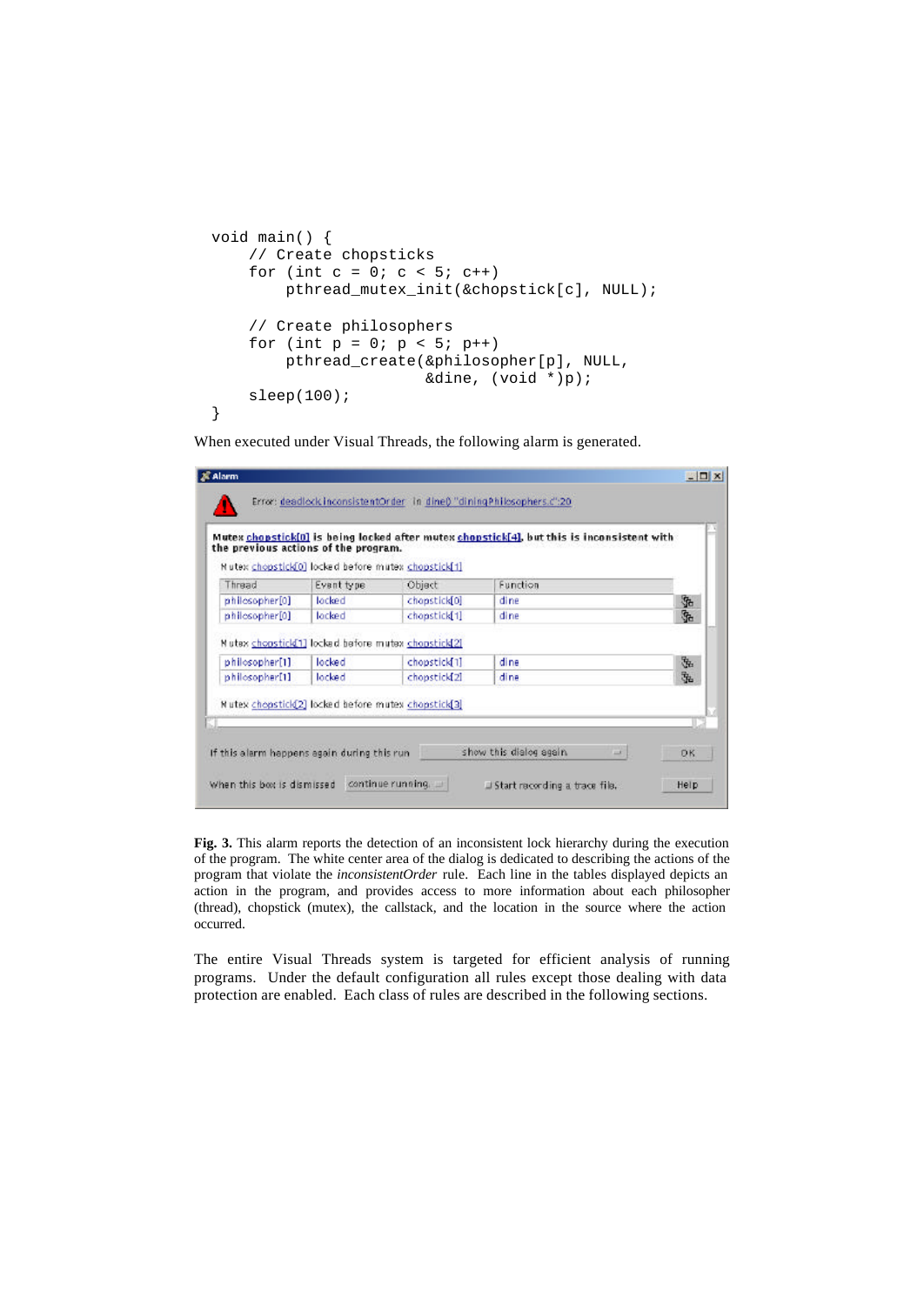#### **4.1 Deadlock-Related Rules**

The problem of deadlock is common in parallel programming. Deadlock can occur whenever multiple shared resources are required to accomplish a task. If not done correctly, two threads may end up each holding one resource but waiting for a second held by the other thread. If neither releases a resource until they complete their respective tasks, both will wait indefinitely. Visual Threads detects just this situation in the use of the POSIX threads programming interface. The set of resources analyzed by Visual Threads are mutexes, read-write locks (write portion), and threads (join operations). When a deadlock situation is detected, the error message provides all the relevant information necessary to diagnose the underlying cause of the error. For each thread involved in the deadlock, the location where the resource was acquired, and the location where the thread is waiting for the other resource is displayed.

**Explicit Deadlock.** Deadlock is a circularity in the dependency graph for the threads. It is detected via a simple recursive mark-search algorithm directly applied to the model representation of the program that Visual Threads constructs as the program executes. When a thread blocks on a synchronization point, a new marker value is allocated. A recursive routine is then invoked specifying the thread object and the marker value. The algorithm for this routine is described in pseudo code below.

```
CheckDeadlock (object, mark) {
    // If we find current mark, then cycle detected
    if object.mark == mark then report deadlock;
    object.mark = mark;
    for each o on which object depends
         CheckDeadlock (o, mark);
}
```
There are two noteworthy optimizations used to keep this processing efficient. The first of these is to invoke the algorithm only when a thread blocks. This avoids overhead in the case when a lock is not contended (a common case). Fortunately, the data collection hooks utilized by Visual Threads provide this level of detail, which is normally only available within the threads library implementation itself. A second optimization was to eliminate the need to clear previous marks. This was accomplished by always using a unique mark value on every search. Mark values are simply a 32-bit integer quantity incremented for every search. While it is theoretically possible for an application to be executed long enough to perform  $2^{2}$ searches for deadlock, thereby causing mark values to be re-used, the probability of this is negligible.

**Potential Deadlock.** While detecting actual deadlock is useful, it is relatively obvious when it occurs because the application never completes. Visual Threads goes beyond this, however, to detect various conditions that may lead to deadlock. These are much more important to ensuring program correctness because they detect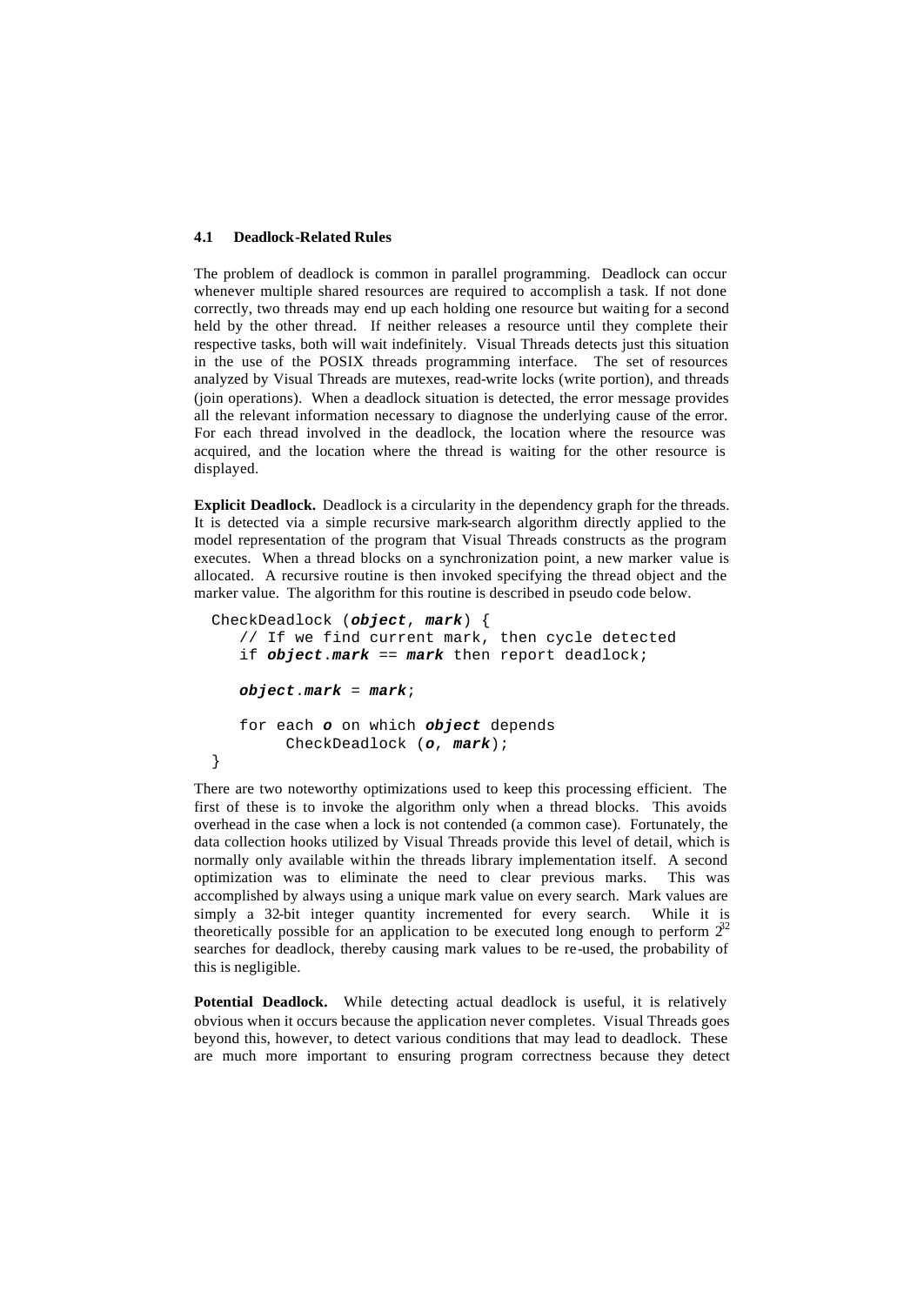situations that may not typically have any visible symptoms, but at some point in the future may cause the application to fail. One such rule detects when locks (mutexes and/or read-write locks) are acquired in an inconsistent order sometime during the application run. Visual Threads does this by monitoring the lock acquisition order, and verifying that all future acquisitions are performed in the same order. If the locks are acquired inconsistently, there is the potential for the application to deadlock.

The algorithm for detecting inconsistent lock order maintains a set of must-not-belocked-before relationship pairs. When a new lock is acquired a search is performed to find any existing lock order pairs involving the new lock and each of the other locks already held by the thread. Note that the must-not-be-locked-before relationship is transitive and therefore the search function recursively follows chains of relationships. If a match is found, an error is reported. The error message (see Figure 3 as an example) includes each of the locations in the source code that contributed to the observed lock order. If the search fails to find any inconsistencies with previous execution behavior, then new must-not-be-locked-before relationship pairs are created using the new lock and each lock currently held.

If the application was designed based upon a lock acquisition hierarchy (i.e. a consistent order in which to acquire locks is part of the application definition), then application-specific rules can be configured that enable Visual Threads to validate that the lock acquisition order specified by the design is in fact honored.

**Priority Inversion.** Another deadlock-related rule is the detection of priority inversion. Visual Threads detects high-priority threads that are waiting for a lock held by a low-priority thread when another medium-priority thread is currently executing. This rule, along with a warning about sharing locks between threads of differing priorities, helps to pinpoint other programming errors that can lead to poor performance or more drastic failures.

## **4.2 Data Protection Rules**

The most powerful Visual Threads analysis rule finds data shared between multiple threads without the protection afforded by a mutex, read-write lock, or atomic hardware instruction sequence. In the rest of this section the generic term *lock* will be used to refer to all of those synchronization primitives. Unsynchronized access to data that is shared between multiple threads and is also modified can result in timingrelated errors such as incorrect results, or memory corruption. The algorithm starts with the premise that the sharing of a read-write data item *d* should be governed by some lock *l*, or by the implicit synchronization of thread creation or join (a join allows a thread to wait for the termination of another thread). Violations of this premise are reported as potential errors in the application being analyzed. There are three significant facets of the algorithm used to detect and report these potential errors.

- − Memory-usage markings to handle initialization, and shared read data.
- − Lockset refinement to detect that a lock does not protect the data.
- − Thread segment identification to handle create/terminate synchronization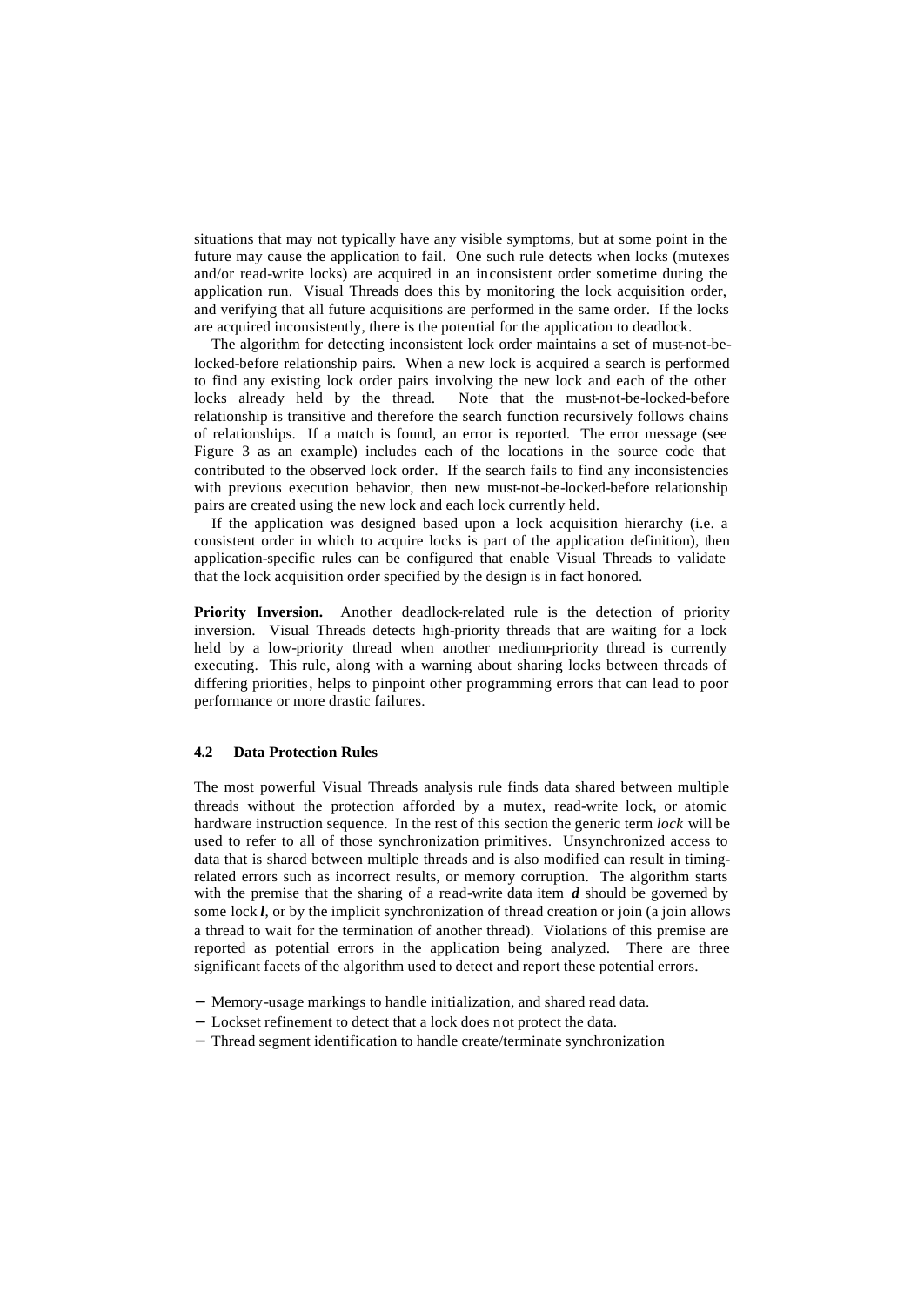**Basic Algorithm.** Visual Threads data protection rules are based upon the algorithms and implementation of the Eraser tool. The complete details of the underlying Eraser algorithm are available in a separate paper [3], but it can be summarized as follows. At the start of the algorithm all data is marked as NEW (see Table 1), and is protected by a candidate *lockset* containing all the locks in the application.

**Table 1.** Memory-usage Markings

| <b>State</b>     | Description                                                      |
|------------------|------------------------------------------------------------------|
| NEW              | Newly allocated memory, not yet accessed, no lock sets.          |
| <b>EXCLUSIVE</b> | Memory is identified as being exclusively accessed by a          |
|                  | particular thread, no lock sets.                                 |
| SHARED           | Identifies shared, read-only data. The set of locks in effect    |
|                  | during all accesses is updated. No errors are reported.          |
| SHARED-          | Identifies shared, writable data. The set of locks in effect     |
| MODIFIED         | during all accesses is updated. If empty, an error is generated. |

To account for initialization and read-only sharing of data, error reports are deferred until a data address reaches the SHARED-MODIFIED state, as depicted in Figure 4. Once a thread modifies the data, it is associated with that thread and marked EXCLUSIVE. If read or written by any other thread, the memory is then marked SHARED or SHARED-MODIFIED respectively.



**Fig. 4.** Checking for consistent synchronization is deferred until the memory is actually shared between two or more threads and is being modified. Earlier state transitions accommodate memory allocated and initialized by a single thread, then shared with other threads either in a read-only fashion, or with synchronization.

When the data becomes shared, the candidate lockset presumed to protect the data is updated. The lockset is reduced to the intersection of the previous lockset and the set of locks held by the thread on the current access. This progressively removes locks from the lockset that are only incidentally locked during some access to the data. If the lockset ever becomes empty an error is reported because no single lock protects all access to the data. A pseudo-code representation of the Eraser algorithm is depicted below.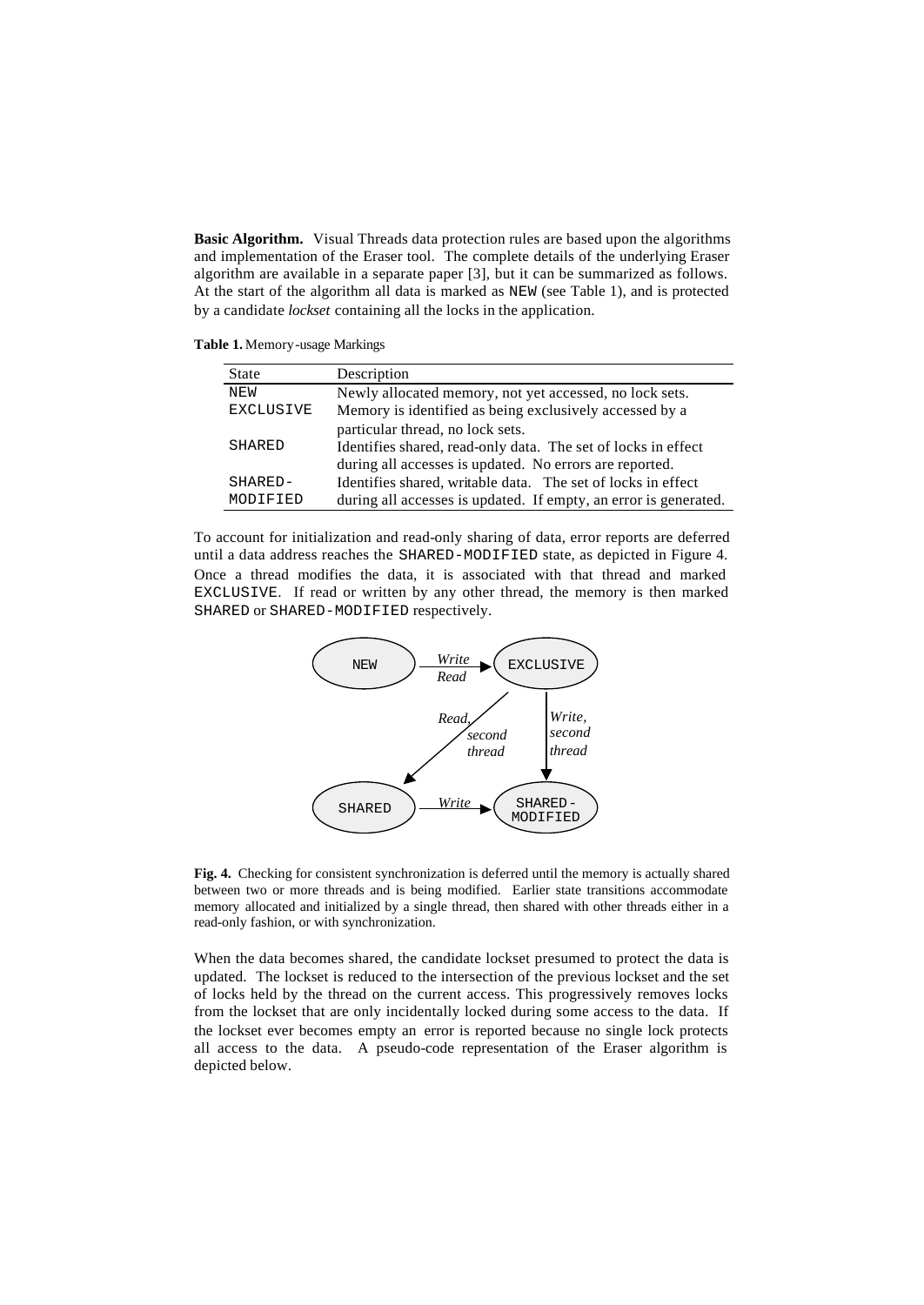```
Let locks_held(t) be the set of locks held by thread t.
Let update_use(d,a,t) update the marking of data d
     by thread t using access a as shown in Figure 4. 
For each data item d:
    mark[<b>d</b>] := NEWlockset[d] := \{ all locks \}On each access a (read or write) to d, by a thread t:
     update_use(d,a,t)
     if mark[d] in { SHARED, SHARED-MODIFIED }
         lockset[d] := lockset[d] ∩ locks_held(t)
     if mark[d] = SHARED-MODIFIED and,
       lockset[\mathbf{d}] = \{\}, then report error
```
**Thread Segment Extension to Eraser Algorithm.** Not all data shared between threads without the use of a lock is an application error. There are types of indirect synchronization that may eliminate the need for explicit locks. In particular, a very common paradigm is for the initial thread to allocate and initialize some data, create worker threads to perform some transformations on this data, and then after the threads have all completed, display the result. The original Eraser algorithm was extended to reduce the number of false reports due to this type of implicit synchronization, by introducing the concept of thread segment. A thread segment delineates time in addition to just thread identity. By utilizing the thread segment identifiers in the algorithm instead of simply using the thread identity, we can distinguish accesses that cannot happen concurrently. No thread segment spans beyond the creation of a new thread, or a join. When a parent thread creates a new child thread, the parent's thread segment id is updated, and the child's thread segment id is assigned. Similarly, after a join operation, the parent's thread segment id is updated (the child no longer exists). Each running thread is represented as a leaf in the graph. Figure 5 shows how thread segments are assigned over time.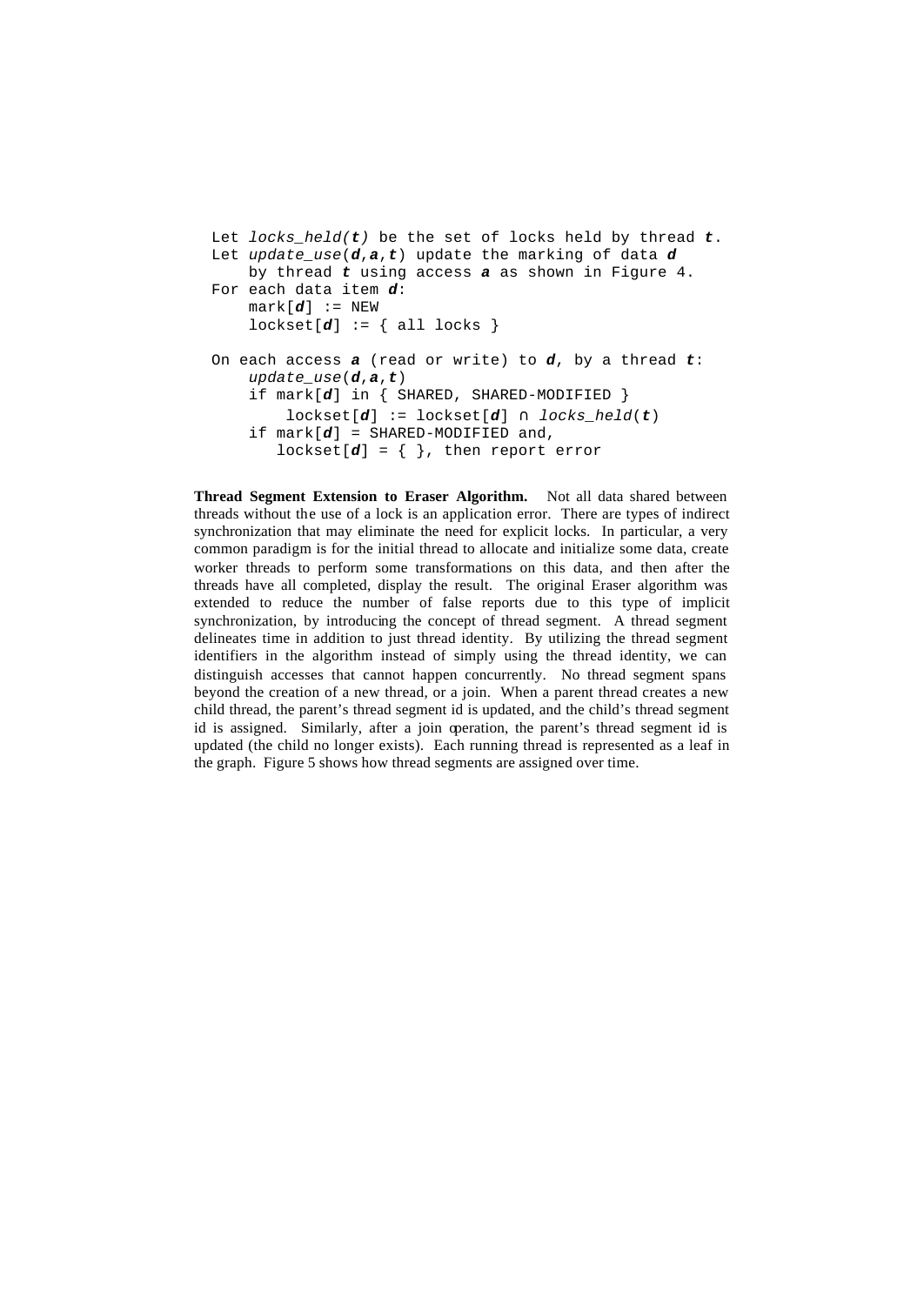

**Fig. 5.** A single thread may have many thread segments over time. Thread A creates Thread B, and Thread B creates Thread C. Thread C synchronizes with Thread A by waiting for it to terminate. Similarly, Thread C then waits for Thread B to terminate. This results in the seven thread segments **T1** through **T7**.

These thread segments are kept in a directed graph that indicates which thread segments cannot occur concurrent with each other. As you can see from Figure 5, **S1** happens before **TS2**-**TS7**, **TS3** happens before **TS5**-**TS7**, **TS2** happens before **TS6** and **TS7**, and so forth. The modification of the Eraser algorithm to incorporate thread segments is relatively straightforward.

- 1. When data *d* is marked as EXCLUSIVE, associate it with the thread segment id of the current thread instead of the thread id.
- 2. If data *d* is marked as EXCLUSIVE to thread segment **TS***i*, and is being touched by *TSj* (where  $i \neq j$ ), and **TS***i* happens before **TS***j* in the graph, then instead of moving the data to one of the shared states, associate  $d$  with  $\overline{\text{TS}}$ *j*. The marking remains EXCLUSIVE.

This extension allows exclusive-use data to be "passed" from parent thread to child thread (and back) as long as the thread segments involved in the access cannot be concurrent due to the known points of thread creation and termination (as determined by the thread segment graph). If the two thread segments are potentially concurrent, then the data is marked as either SHARED or SHARED-MODIFIED as appropriate and the standard checking is applied.

**Implementation Details**. The basic technique used to detect this type of error involves monitoring every load and store of all global and heap data in the application. The code for monitoring memory access is injected into an existing application executable using a binary code modification tool called Atom [4]. Information is maintained for each data address in a corresponding *shadow* address. Since access to the state information is very frequent, the shadow data is efficiently determined by a table lookup and offset calculation. The table lookup is kept small by using large shadow segments (16MB) to minimize search time on the table. This table lookup was added for improved robustness necessary in a product, even at the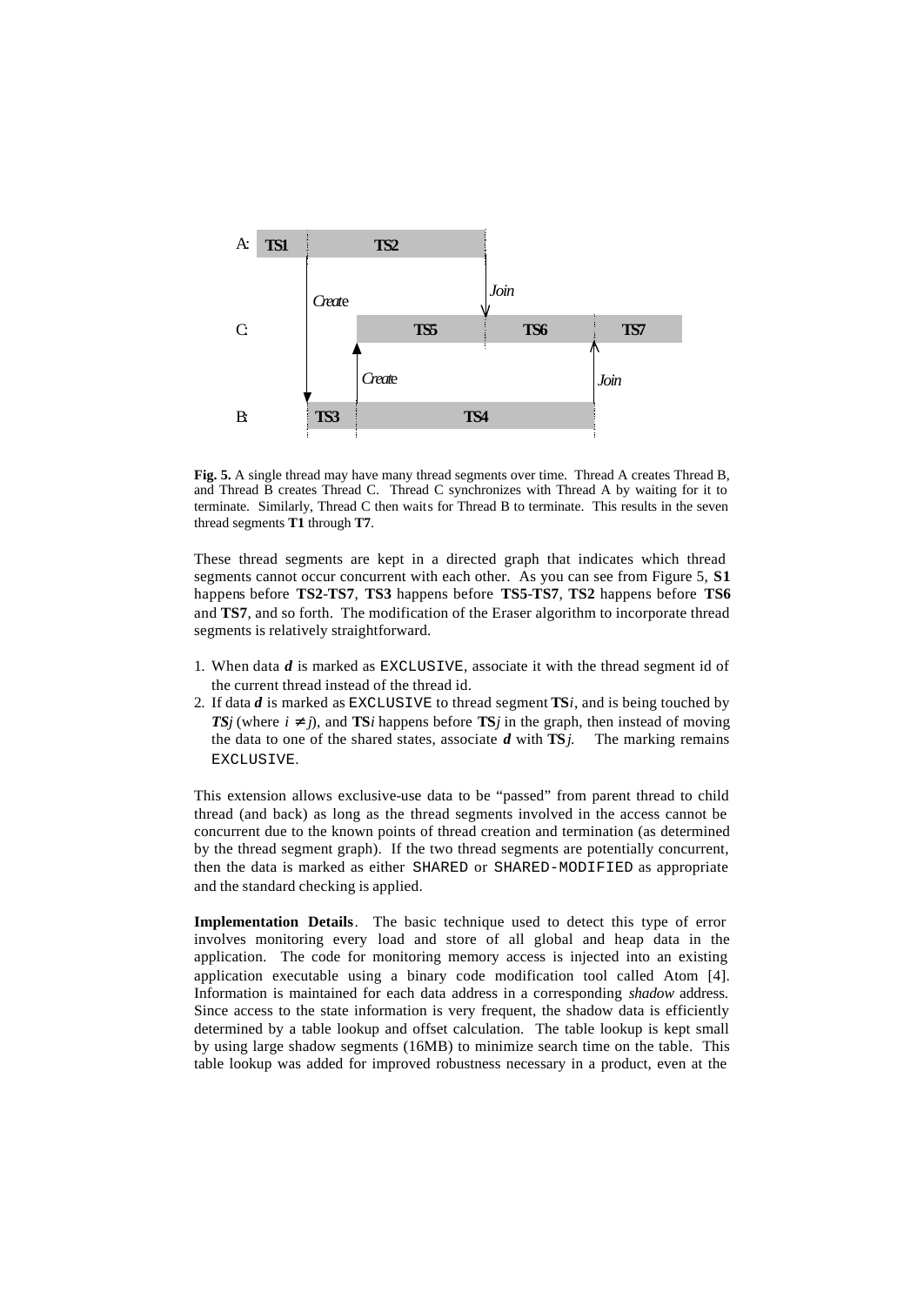cost of some additional execution overhead. The data maintained in the shadow area is listed below.

- − Type of sharing (as listed in Table 1)
- − Set of locks protecting this data, if marked SHARED or SHARED-MODIFIED.
- − Owner thread segment, if marked EXCLUSIVE

**Protecting Unsafe Libraries and Functions.** In addition to detecting unsynchronized access to shared data, Visual Threads also allows the definition of application-specific rules that identify particular libraries or functions that are known not to be thread safe. There are many extensively used libraries (such as userinterface toolkits) that are not thread safe. Typically, the programmer must surround any call to such a library with a lock to prevent other threads from calling into the library concurrently. Programmers can then identify this requirement, and have Visual Threads verify that the application has been coded properly.

### **4.3 Other Programming Error Rules**

The remaining error-detection rules validate various facets of using the POSIX threads programming interface correctly. For the most part, the rules listed below are simply checks that are performed during state changes in the model maintained by Visual Threads.

- − Detect attempts to relock a non-recursive mutex.
- − Detect attempts to unlock a lock the thread did not previously lock.
- − Detect when a condition variable is associated with more than one mutex.
- − Detect when mixed scheduling policy is used.
- − Detect attempts to wait on a condition variable when the mutex is not locked.
- − Detect when a thread terminates while holding a mutex or read-write lock.
- − Detect when a thread terminates without deleting a stack-local threads object.
- − Detect when a terminated thread is neither joined nor detached.
- − Detect when stack utilization of a thread exceeds 99%.
- − Detect when the threads programming interface returns an error value that represents a failure that must be handled.

While many of these errors may seem minor, often they have indeterminate effects upon the application state. This can lead to unexpected behavior at some later time, which can be extremely difficult to debug due to the distance from the original problem.

### **4.4 Detecting Errors by Observation and Heuristics**

While this paper has focused primarily on the program validation aspects, Visual Threads also provides visualization of the state of thread and synchronization objects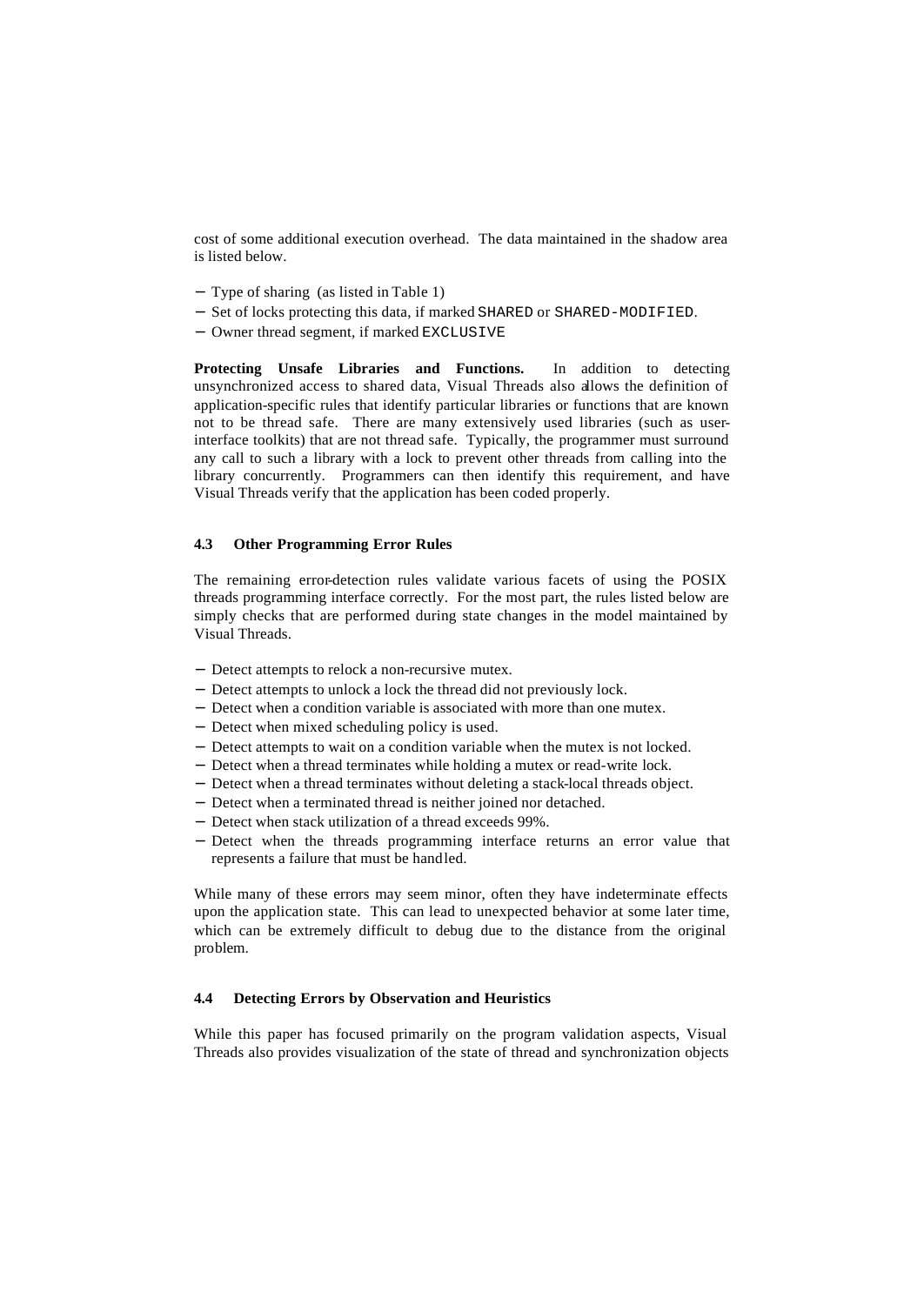in the application, as well as statistical analysis of overall execution behavior. Unlike the relatively absolute errors detected by rule checking, some errors are recognized only by the degree of their severity. For this class of errors, Visual Threads provides a heuristic-based summary of the program execution as shown in Figure 6. The types of analysis reported in this manner are listed below.

- − Locks with high levels of contention
- − Locks with granularity that is too coarse
- − Level of processor utilization
- − Mutex with the highest percentage of contended locks
- − Mutex with the highest total wait time
- − Mutex with the highest number of concurrent waiters
- − Inefficient use of mutex attributes

| X Summary              |                                                                                                                                                                                                                                                                                                                   |                   |             | $ \Box$ $\times$                                                                                                                                             |
|------------------------|-------------------------------------------------------------------------------------------------------------------------------------------------------------------------------------------------------------------------------------------------------------------------------------------------------------------|-------------------|-------------|--------------------------------------------------------------------------------------------------------------------------------------------------------------|
| Analysis               | Counters                                                                                                                                                                                                                                                                                                          | <b>Statistics</b> | Environment |                                                                                                                                                              |
|                        | Violation summary: 1 errors.                                                                                                                                                                                                                                                                                      |                   |             |                                                                                                                                                              |
| Errors:                | Aanalysis.programmingError.failureReturn                                                                                                                                                                                                                                                                          |                   |             |                                                                                                                                                              |
| Save alarms in a file. |                                                                                                                                                                                                                                                                                                                   |                   |             |                                                                                                                                                              |
|                        | 90% of the Number of contended locks occurs in 1 locations.                                                                                                                                                                                                                                                       |                   |             |                                                                                                                                                              |
|                        | View the F Profile of Number of contended locks for more details.                                                                                                                                                                                                                                                 |                   |             |                                                                                                                                                              |
| of 1.00000.            | Mutex_60@XOpenDisplay was highly contended.<br>which was only locked for 0.43918 seconds. On average, waiters took 0.10841                                                                                                                                                                                        |                   |             | The Overall wait/locked ratio was 2.46863 which exceeds the analysis threshold<br>Threads spent a total of 1.08418 seconds waiting for Mutex_60@XOpenDisplay |
|                        | seconds to acquire the lock.                                                                                                                                                                                                                                                                                      |                   |             |                                                                                                                                                              |
|                        | The program exhibited restricted parallelism.                                                                                                                                                                                                                                                                     |                   |             |                                                                                                                                                              |
| run.                   | The Overall percent idle time was 97,45907 which exceeds the analysis<br>threshold of 90,00000, One or more of the 4 available processor(s) were idle<br>97.45907% of the time during this program run. Insufficient threads were<br>available to run for a total of 18.15525 seconds during this 18.62859 second |                   |             |                                                                                                                                                              |
|                        |                                                                                                                                                                                                                                                                                                                   | <b>Dismiss</b>    | Help        |                                                                                                                                                              |